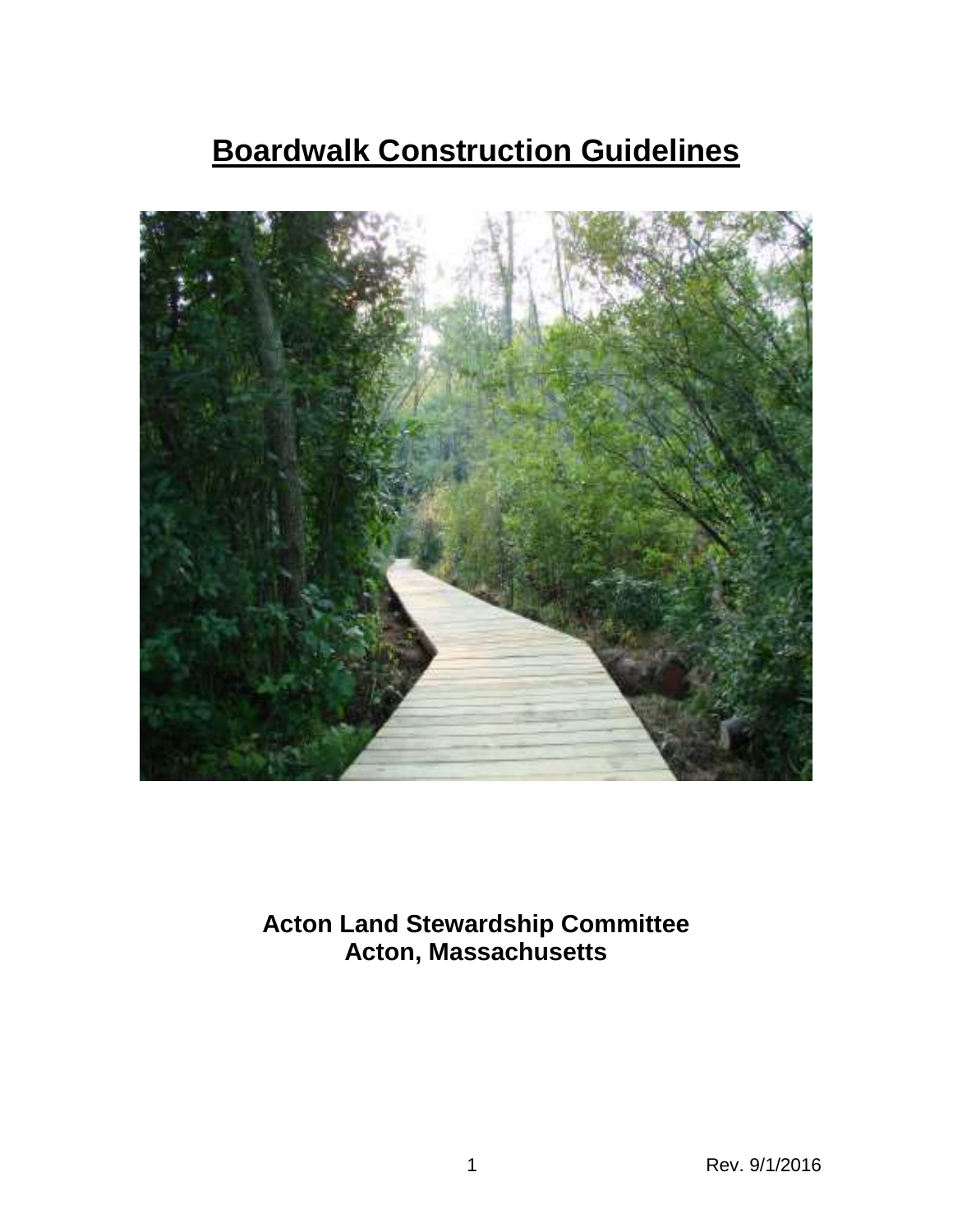#### NOTICE TO AGENCIES OUTSIDE THE ACTON LAND STEWARDSHIP COMMITTEE

THE *BOARDWALK CONSTRUCTION GUIDELINES* DOES NOT CONSTITUTE A SPECIFICATION AND IS INTENDED SOLELY AS A GUIDELINE. IT SHOULD NOT BE USED IN ANY MANNER WHICH REPRESENTS IT AS BEING A STANDARD OR POLICY OF THE ACTON LAND STEWARDSHIP COMMITTEE.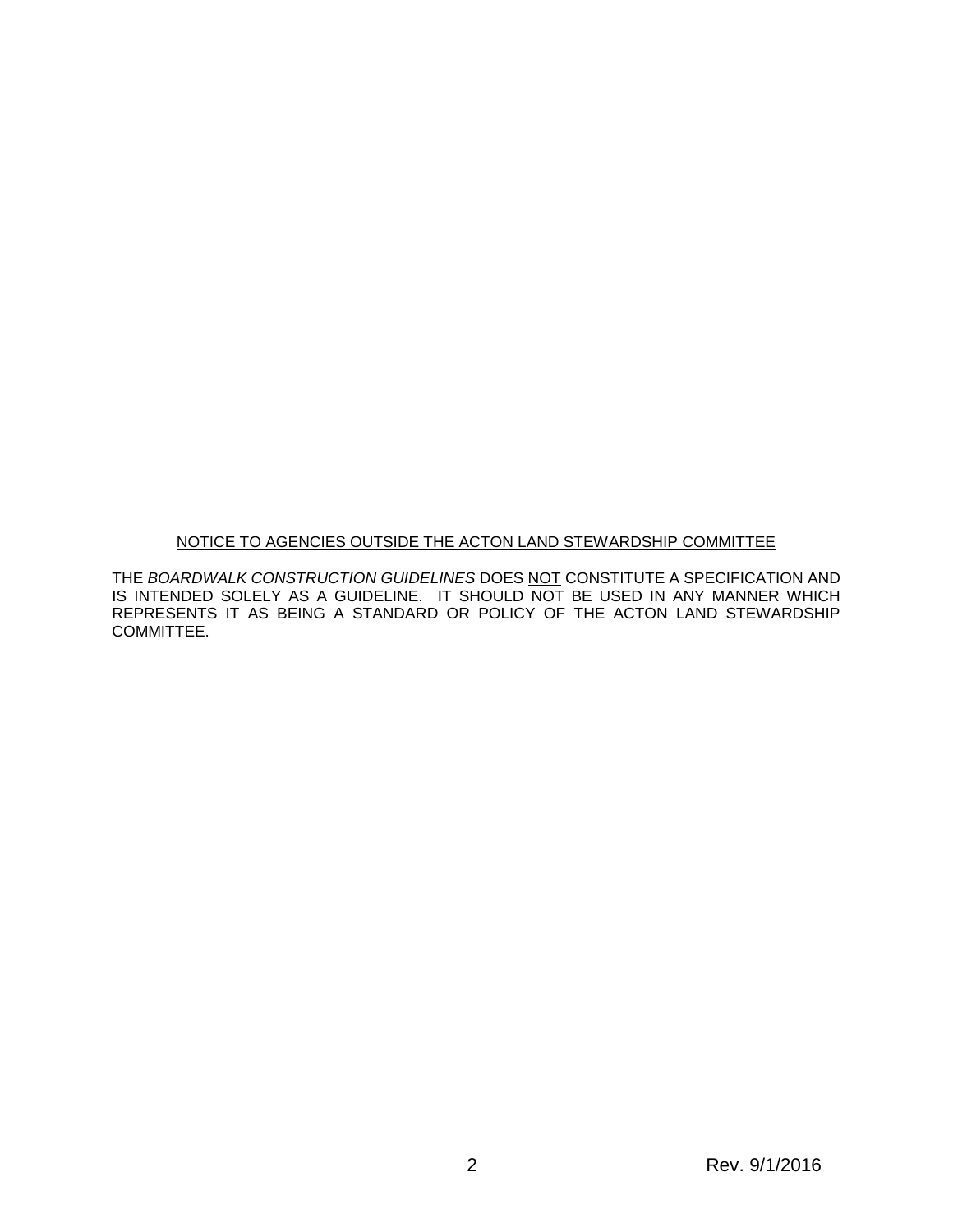### **Boardwalk Construction Guidelines**

Acton Land Stewardship Committee Bob Guba – Construction Coordinator

The Land Stewardship Committee developed these guidelines for boardwalk construction after it was formed in 1996 to manage the conservation lands of the town of Acton, Massachusetts. Analysis of earlier constructed boardwalks led to corrective construction procedures that are presented here to assure the following qualities: level and stable deck surface, strength, ease of disassembly and/or repair, non-polluting, extended life, and less susceptibility to vandalism.

**Site Survey** – The first step is a careful survey of the site where a boardwalk is required, as this will govern its design, materials, and cost. Place stakes along the centerline of the trail in the wetland where the boardwalk is to be located at stringer length intervals, typically 8 feet when using 4"x4"s, 9 feet for 2"x6"s, or 10 feet for 4"x6"s or 2"x8"s. The first and last stakes are placed at elevated points at the edge of the wetland slightly above typical high water level. If there are no natural barriers such as large trees and rocks to force the boardwalk to meander then slight turns every 30 to 40 feet should be incorporated into the design for an esthetic experience.

A string is secured to the first stake at ground level and continued to the following stakes using a string level. The boardwalk sill height above ground is now measured at each stake (see Figure 1). This assures the step-up at the boardwalk ends of no greater than a plank thickness.



Figure 1 – Determining sill height and placement

**Boardwalk Support –** The boardwalk stringers are supported by laterally placed sills or steel pipe depending on wetland water depth. Material selection for the sills is an important phase of the boardwalk project. Earlier boardwalks relied on very heavy, polluting sections of utility poles or railroad ties for sills. Three sill materials that won't harm the environment are ACQ (Alkaline-Copper-Quaternary) pressure treated lumber, FRP (Fiberglass Reinforced Plastic) lumber, and double-wall corrugated plastic pipe.

For locales where maximum water depth doesn't exceed 6" inches, ground contact, pressure treated lumber can be used. For locales where maximum water depth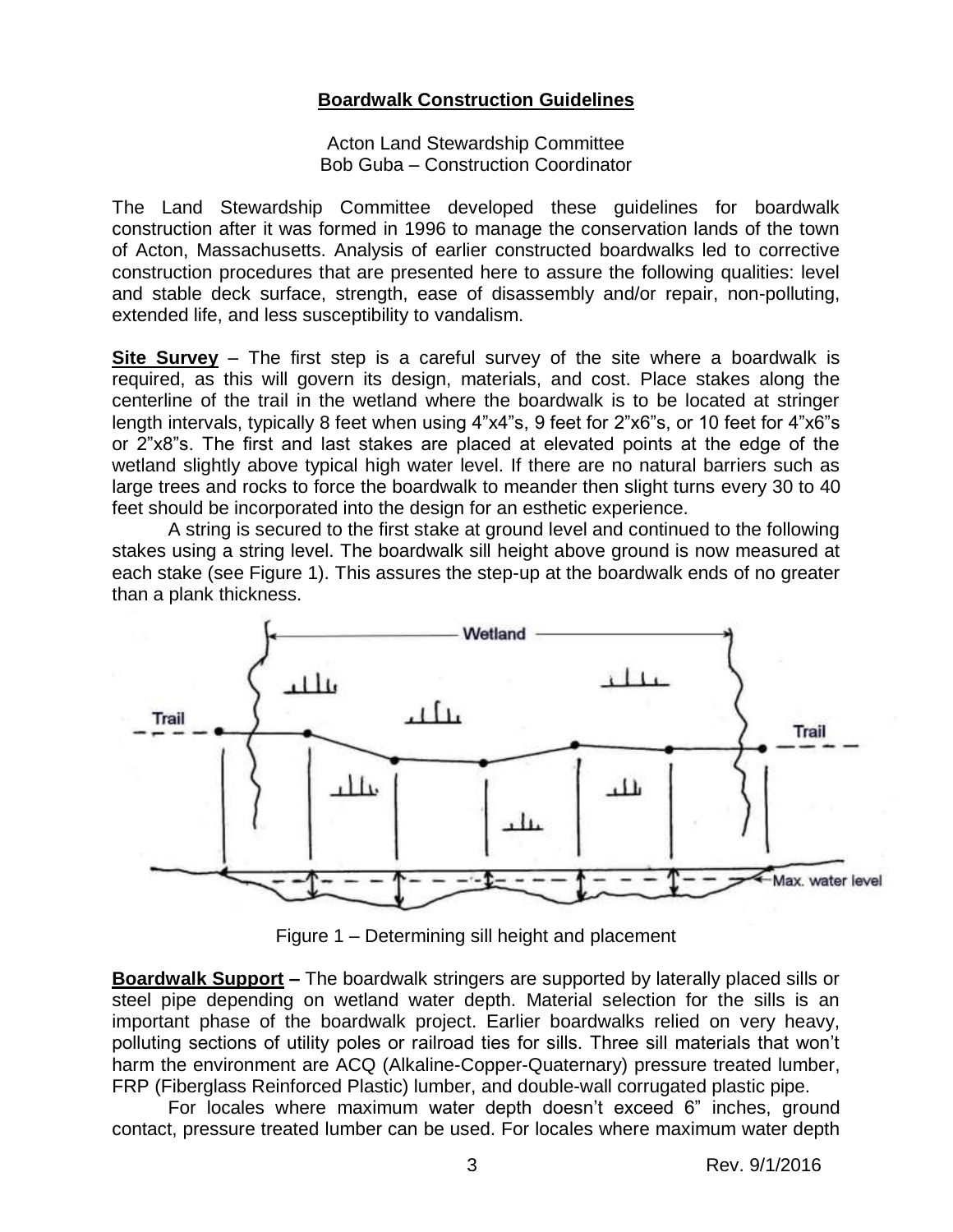doesn't exceed 18 inches and the soil is fairly firm sills made with double-wall, annular ring, polyethylene pipe having the qualities of light weight and high strength is recommended. Plastic pipe diameters for boardwalk use range from 4" to 15". For stringer support in those areas where the soil is very soft and the water depth can exceed 18 inches use steel pipe with an attached dock fitting and auger that is rotated through the soft soil and peat to be securely embedded into the clay or gravel sub-soil. Figure 2 illustrates these methods.



Figure 2 – Boardwalk support types

**Sill Fabrication** - Since most boardwalk locations are remote it helps to fabricate the sill assembly offsite where power tools are readily available. Lumber sills of 2"x6", 4"x6", or 6"x"6" stock and plastic pipe sills use a bent Simpson "T" strap (Figure 3) to secure the stringers to the sills. Plastic pipe sills also require a stringer support pad (Figure 4) to provide a flat support surface on the pipe.



Figure 3 – Simpson T-Strap Tie

Figure 4 – Stringer Support Pad 2"x6" ACQ Pressure Treated

**Lumber Sills** - Experience has shown that nailing the end of the stringer to the sills, either by nail toeing or driving spikes vertically through the stringer, stresses the wood and may cause a cracked stringer at the time of assembly or later from the stress of use and environmental effects due to the rigidity of the attachment. Stringers bolted to a metal bracket provide a more flexible attachment for stringer deflection. Figure 5 shows an end view of the attachment of the boardwalk stringers to the lumber sill.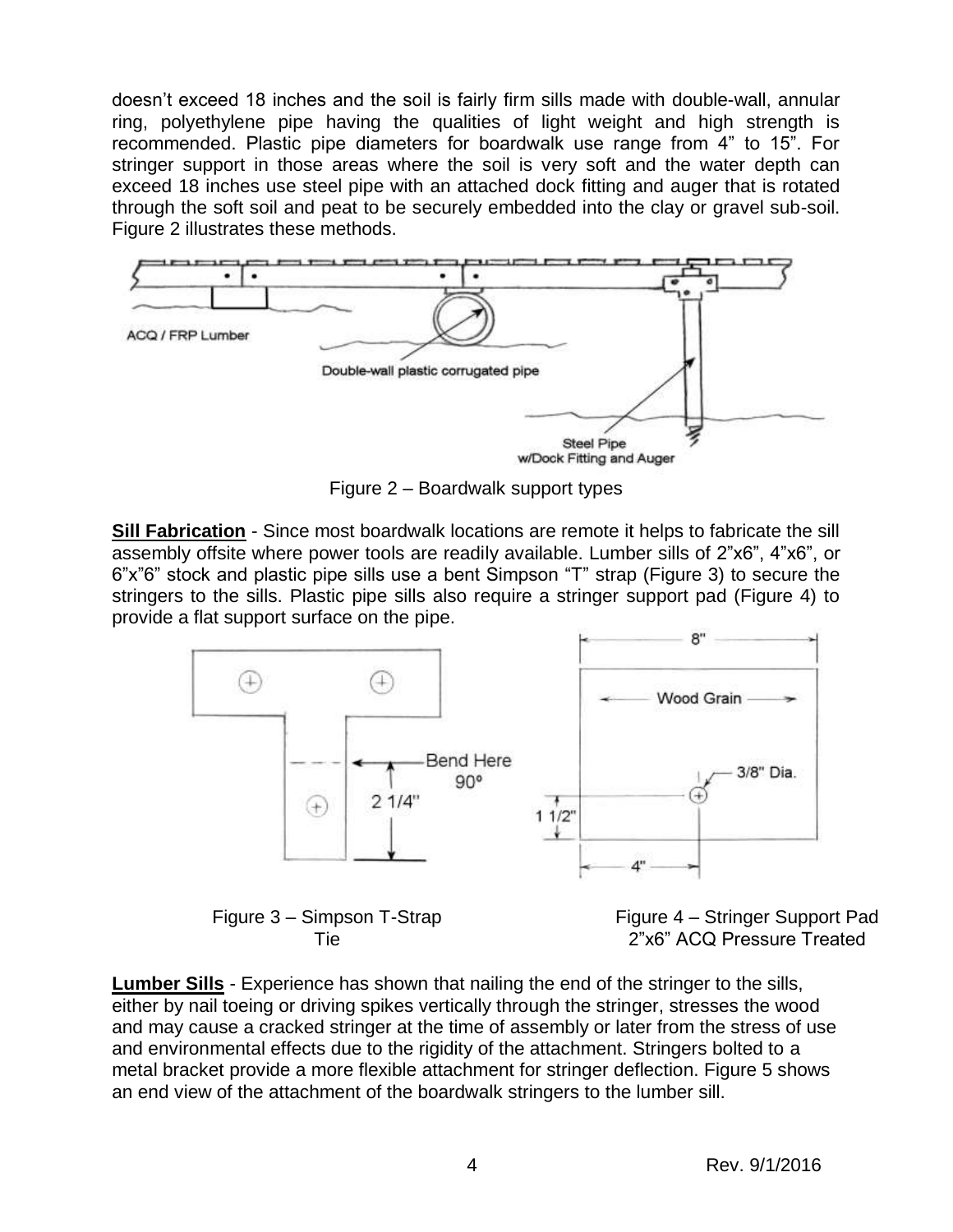

Figure 5 – ACQ Lumber Sill Assembly Detail

**Plastic Pipe Sills** – Figure 6 is an assembly drawing showing plastic pipe with an end view of stringer pads, brackets/hardware, stringer options and decking.



Figure 6 – Corrugated Plastic Pipe Sill Assembly Detail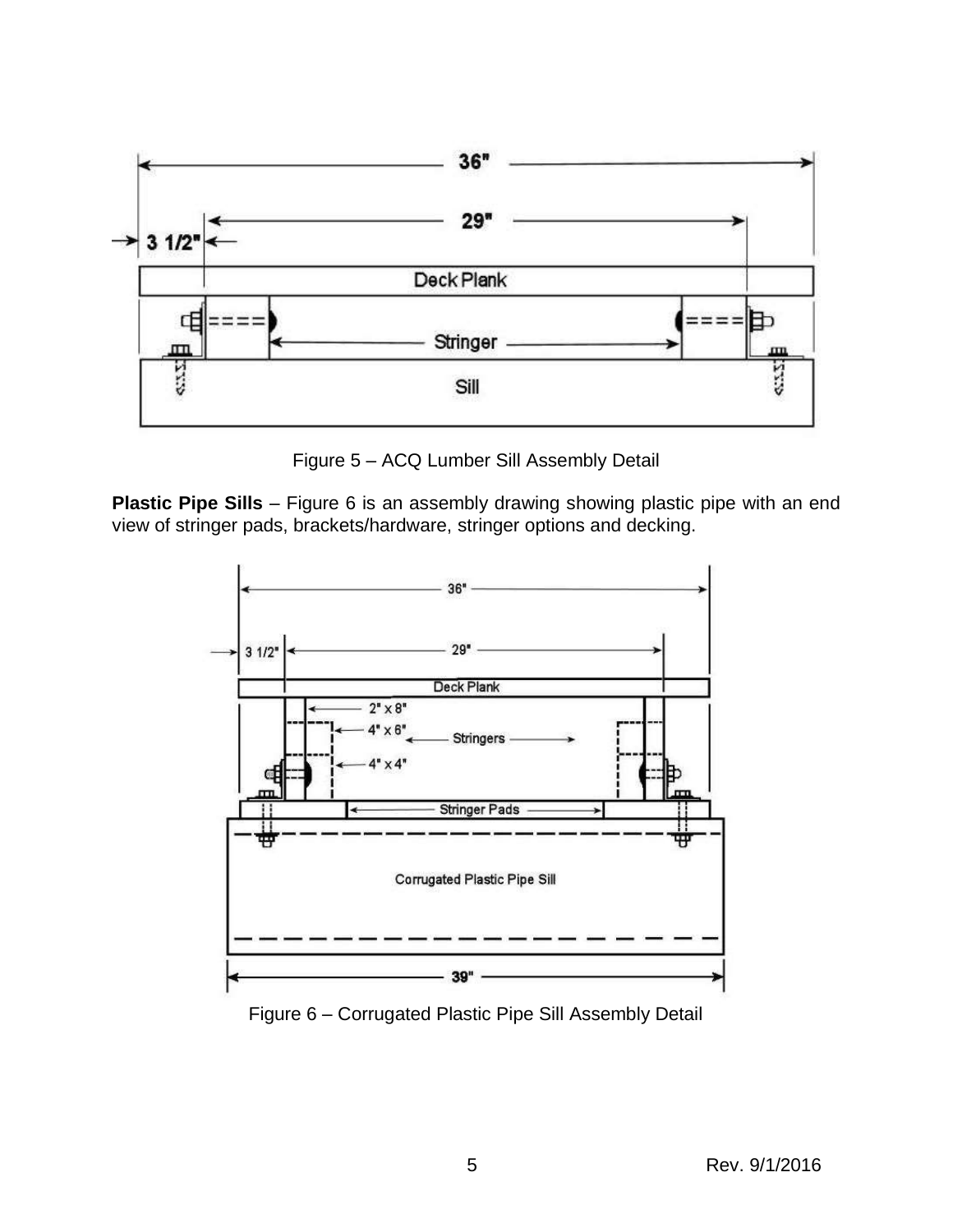**Steel Pipes** –An auger is permanently attached to 2" galvanized steel pipe that is rotated into the firm sub-soil with a pipe wrench. A dock fitting is then attached to support the stringer. This assembly is shown in Figure 7.



Figure 7 – Pipe with auger and dock fitting attached.

**Frame Stringers** – Frame stringers are used to obtain more deck height where considerable water depth can be expected. Another reason is to minimize the number of costly pipe and dock fittings by increasing the stringer span length. Figure 8 depicts the construction of a frame stringer using 2" lumber. This design can be assembled off site with three deck planks attached for strength in transport.



Figure 8 - Stringer Frame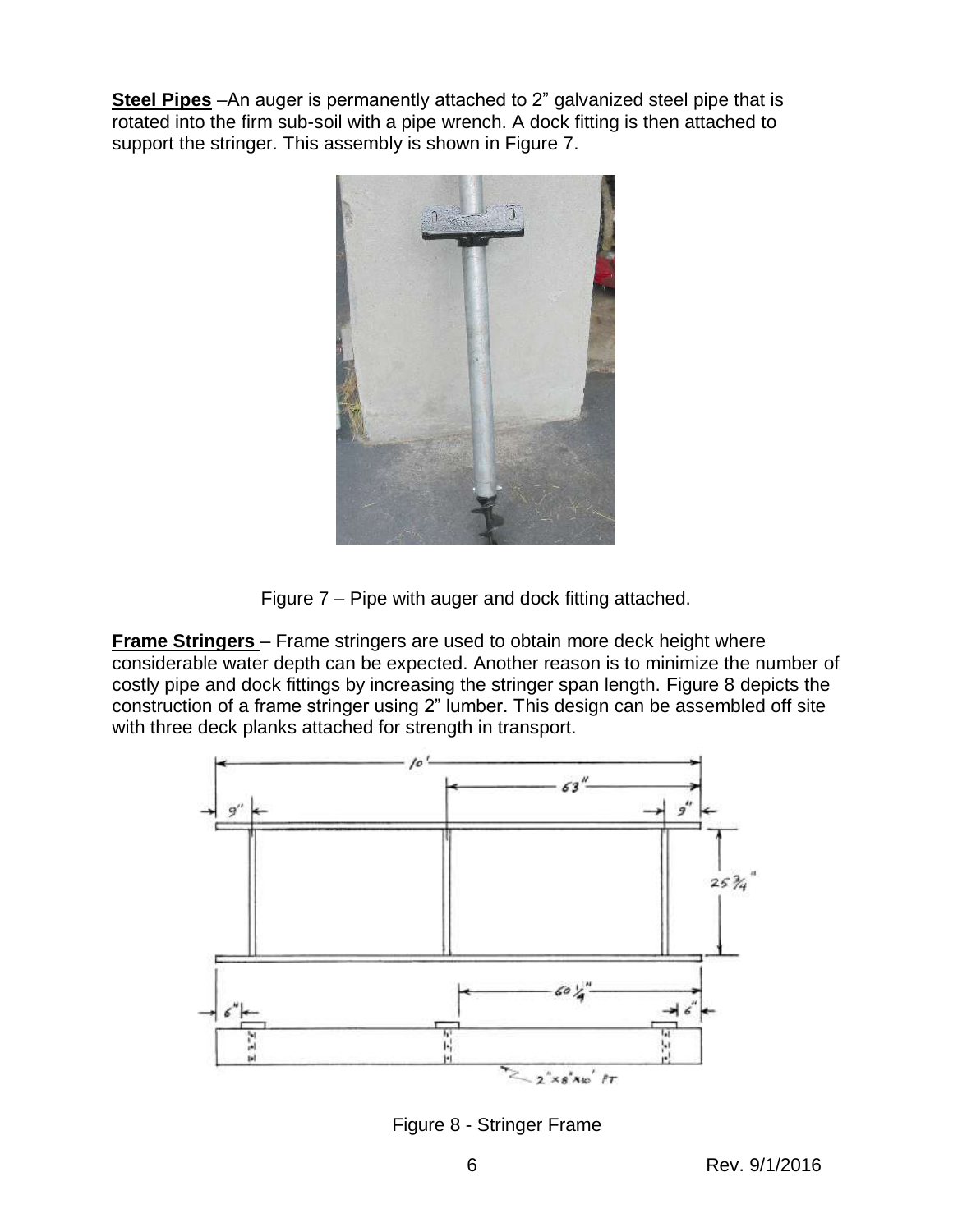**Sill Placement** – After the first sill is in place and level then the stringers can be placed across the span to the second sill and with the use of a carpenter level determine if the second sill has to be dug in more or shimmed up. Shimming is accomplished with an assortment of spacers made from 5/4" or 2" PT boards as depicted in Figure 4 that are placed between the "T" straps and the sill. Once the second sill is in place and leveled then the stringers can be bolted to the "T" straps. The use of bolts to secure the joint not only strengthens it but also facilitates removal of the boardwalk sections if damaged or needing relocation. Maintain a 3/8" gap between stringers at the junction point to allow for vertical flexing in case the ground is (or becomes) spongy. This process is repeated until the last sill is reached. If the wet area experiences high flooding, particularly near brooks, anchor the sills by using re-bar driven at an angle through the sills to prevent the boardwalk from shifting off its footprint. When using steel pipe for stringer support the path of the boardwalk must be probed at stringer-length intervals through the soft soil to the firm sub-soil with a thin, firm rod such as fiberglass wands or 3/8" dia. re-bar. This measurement is needed to calculate the required pipe lengths to support the boardwalk.

**Decking** – Planks for decking are 2"x 6"x3' PT boards Decking is screwed for ease of replacement at a typical spacing of 7/16". Due to slight plank width, using pairs of 3/8", 7/16", or ½" thick wood gauges for plank spacing along with a 3½" gauge for plank overhang from the stringer are helpful when screwing the planks to the stringers.

Note: \* "A plank used for a deck often contains heartwood and sapwood. If the plank is placed with the heartwood face up, alternating moisture and drying—and the effects of freezing and thawing—will cause knots and some of the annual rings in the wood to lift. To reduce tripping hazards and future maintenance, deck plank should be placed "green side up" (the heart side face down and the bark side face up." See Figure 9).



Figure 9—Place decking with the growth rings facing down to help prevent cupping. Cupping causes the wood to decay faster and creates a tripping hazard.

\*This procedure and diagram was obtained from the US Forest Service "Wetland Trail Design & Construction" 2007 Edition, Steinholtz & Vachowski.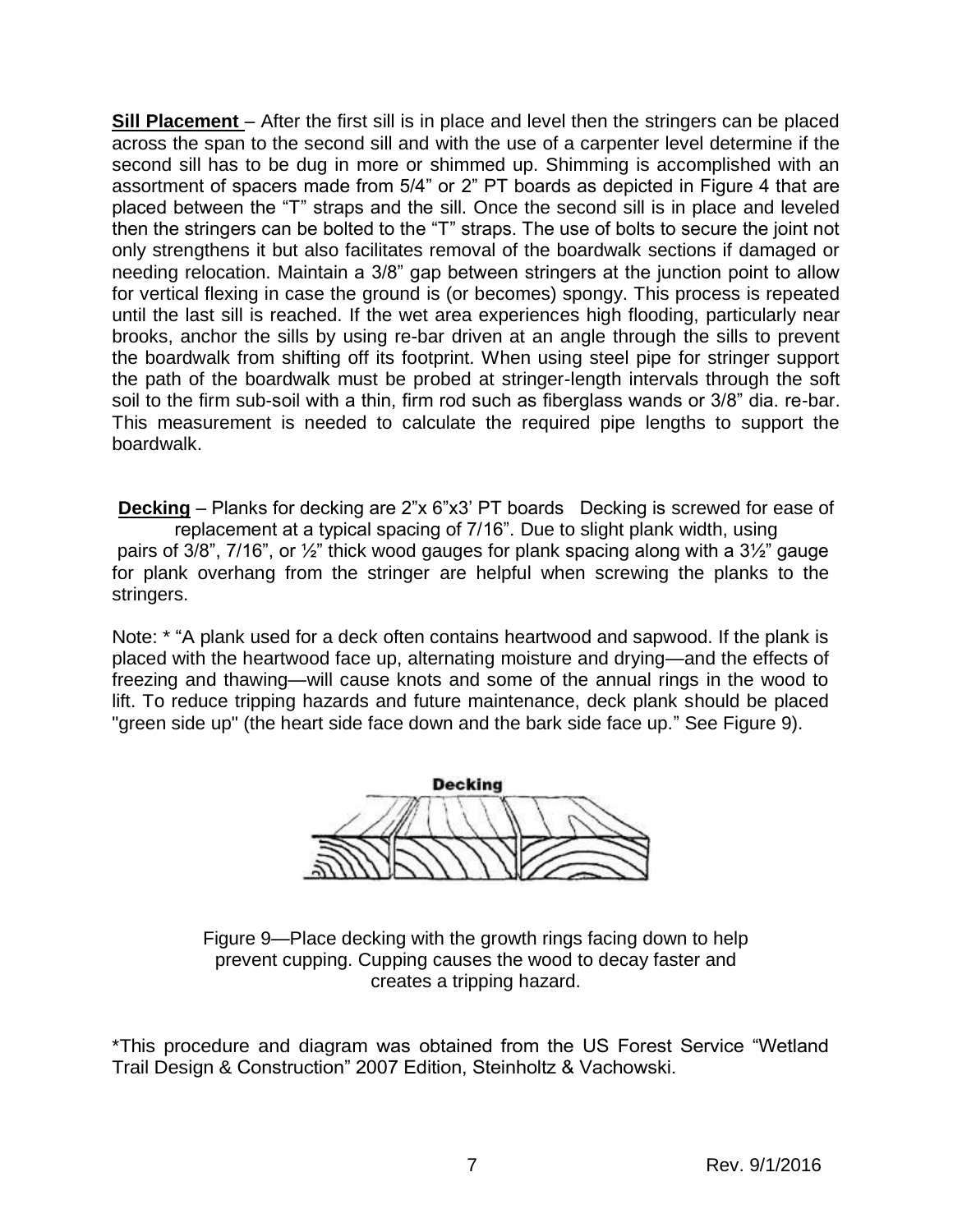Figure 10 illustrates two methods for decking at bends in the boardwalk. Fanning the planks as shown in 10(a) is useful for shallow bends while sharper bends use tapered planks cut as shown in 10(b) with equal spacing. The detail for cutting these tapered planks is shown in Figure 10(c).



Figure 10 – Decking Detail at Bends